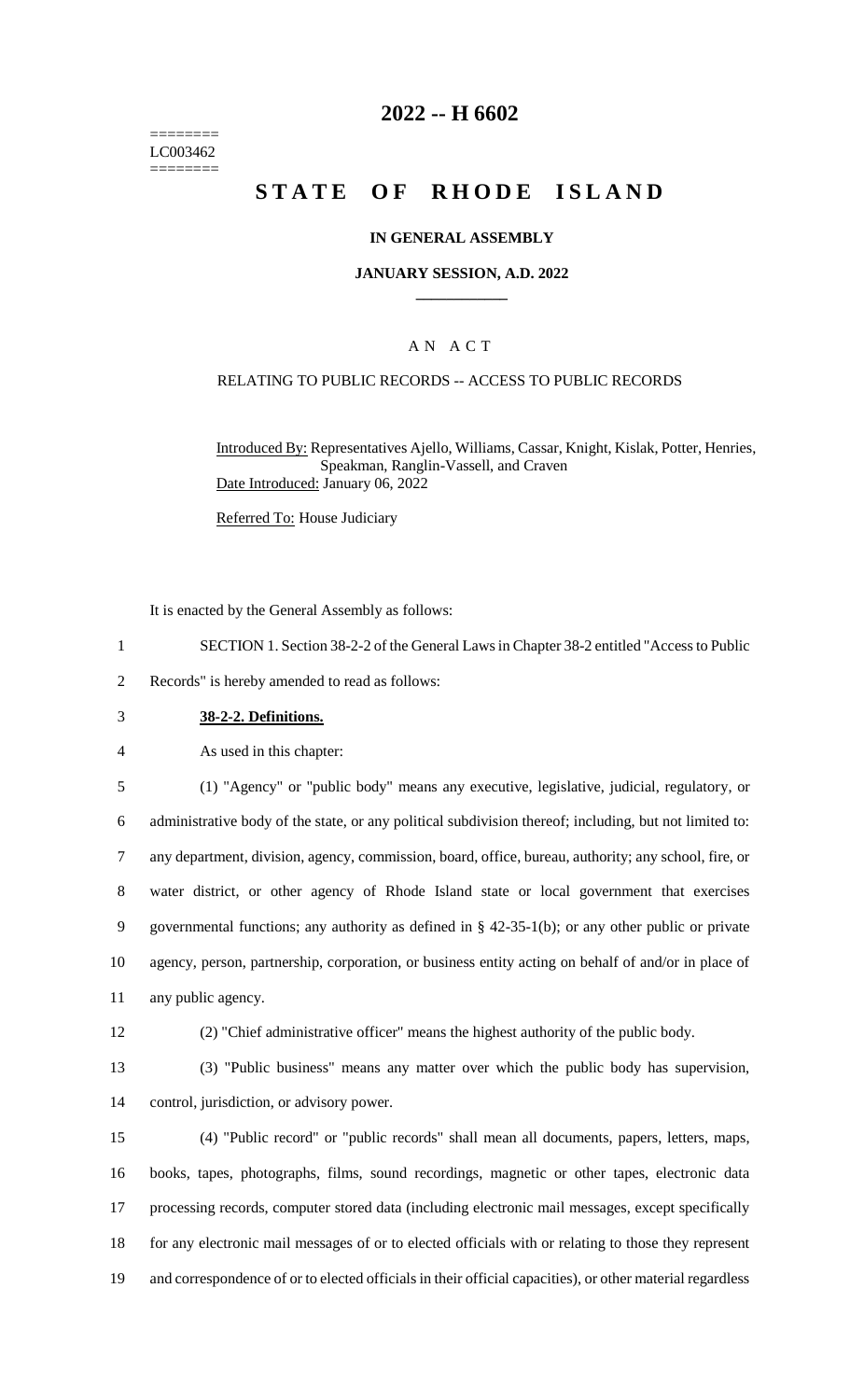of physical form or characteristics made or received pursuant to law or ordinance or in connection with the transaction of official business by any agency. For the purposes of this chapter, the following records shall not be deemed public:

 (A)(I)(a) All records relating to a client/attorney relationship and to a doctor/patient relationship, including all medical information relating to an individual in any files.

 (b) Personnel and other personal individually identifiable records otherwise deemed confidential by federal or state law or regulation, or the disclosure of which would constitute a clearly unwarranted invasion of personal privacy pursuant to 5 U.S.C. § 552 et seq.; provided, however, with respect to employees, and employees of contractors and subcontractors working on public works projects that are required to be listed as certified payrolls, the name, gross salary, salary range, total cost of paid fringe benefits, gross amount received in overtime, and any other remuneration in addition to salary, job title, job description, dates of employment and positions held with the state, municipality, or public works contractor or subcontractor on public works projects, employment contract, work location, and/or project, business telephone number, the city or town of residence, and date of termination shall be public. For the purposes of this section "remuneration" shall include any payments received by an employee as a result of termination, or otherwise leaving employment, including, but not limited to, payments for accrued sick and/or vacation time, severance pay, or compensation paid pursuant to a contract buy-out provision. For purposes of this section, the city or town residence shall not be deemed public for peace officers, as defined in § 12-7-21, and shall not be released.

 (II) Notwithstanding the provisions of this section, or any other provision of the general laws to the contrary, the pension records of all persons who are either current or retired members of any public retirement systems, as well as all persons who become members of those retirement systems after June 17, 1991, shall be open for public inspection. "Pension records" as used in this section, shall include all records containing information concerning pension and retirement benefits of current and retired members of the retirement systems and future members of said systems, including all records concerning retirement credits purchased and the ability of any member of the retirement system to purchase retirement credits, but excluding all information regarding the medical condition of any person and all information identifying the member's designated beneficiary or beneficiaries unless and until the member's designated beneficiary or beneficiaries have received or are receiving pension and/or retirement benefits through the retirement system.

 (B) Trade secrets and commercial or financial information obtained from a person, firm, or corporation that is of a privileged or confidential nature.

(C) Child custody and adoption records, records of illegitimate births, and records of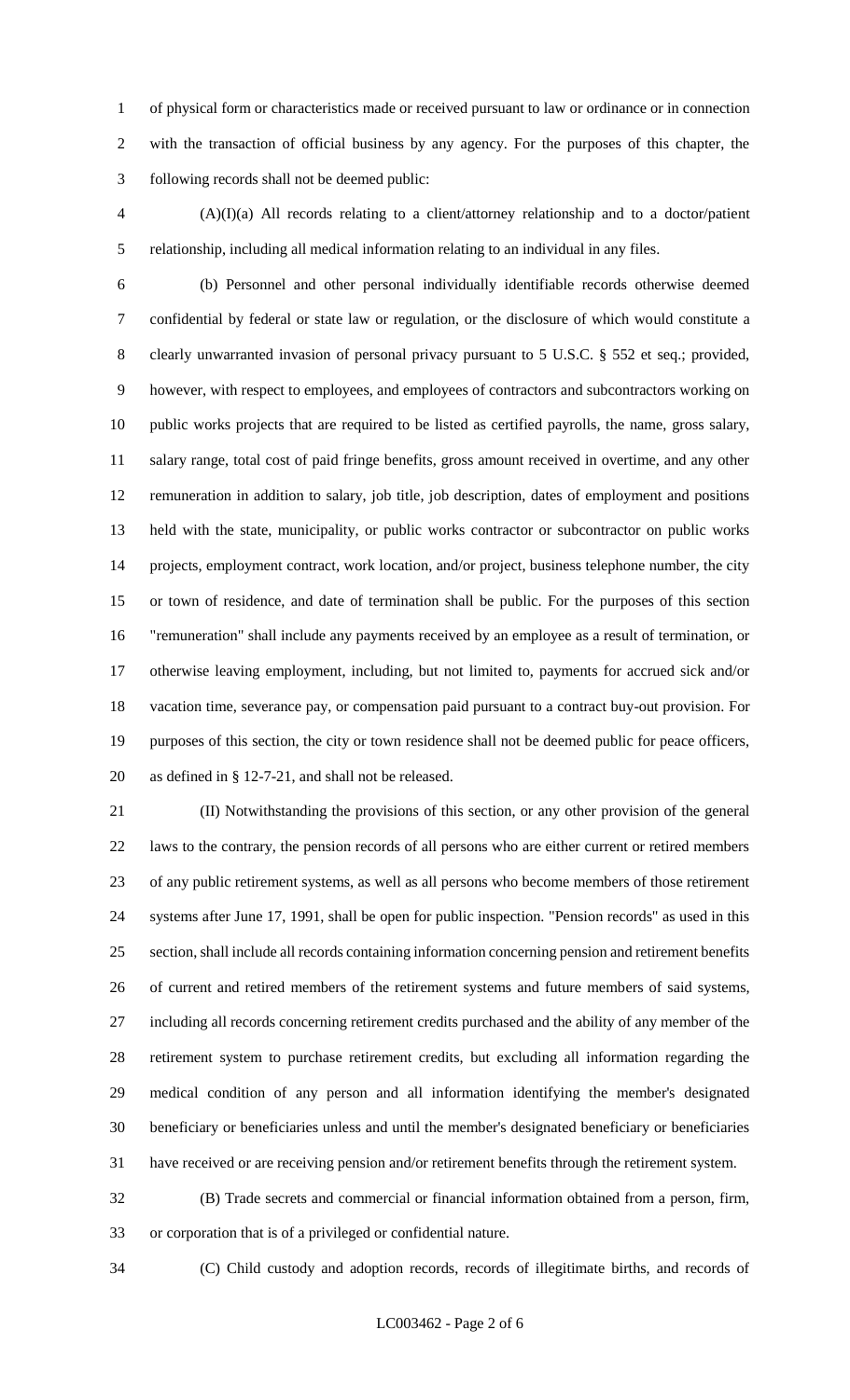juvenile proceedings before the family court.

 (D) All records maintained by law enforcement agencies for criminal law enforcement and all records relating to the detection and investigation of crime, including those maintained on any individual or compiled in the course of a criminal investigation by any law enforcement agency. Provided, however, such records shall not be deemed public only to the extent that the disclosure of the records or information (a) Could reasonably be expected to interfere with investigations of criminal activity or with enforcement proceedings; (b) Would deprive a person of a right to a fair trial or an impartial adjudication; (c) Could reasonably be expected to constitute an unwarranted invasion of personal privacy; (d) Could reasonably be expected to disclose the identity of a confidential source, including a state, local, or foreign agency or authority, or any private institution that furnished information on a confidential basis, or the information furnished by a confidential source; (e) Would disclose techniques and procedures for law enforcement investigations or prosecutions, or would disclose guidelines for law enforcement investigations or prosecutions; or (f) Could reasonably be expected to endanger the life or physical safety of any individual. Records relating to management and direction of a law enforcement agency and records or reports reflecting the initial arrest of an adult and the charge or charges brought against an adult shall be public. Notwithstanding any other provisions of law, any reports of investigations conducted by internal 18 affair units or their equivalent, regardless of how or by whom the investigation was initiated, shall 19 be public records; provided, however, names, addresses and other personal identifiers may be redacted from the reports to the extent their disclosure would constitute a clearly unwarranted invasion of personal privacy.

 (E) Any records that would not be available by law or rule of court to an opposing party in litigation.

 (F) Scientific and technological secrets and the security plans of military and law enforcement agencies, the disclosure of which would endanger the public welfare and security.

- (G) Any records that disclose the identity of the contributor of a bona fide and lawful charitable contribution to the public body whenever public anonymity has been requested of the public body with respect to the contribution by the contributor.
- (H) Reports and statements of strategy or negotiation involving labor negotiations or collective bargaining.
- (I) Reports and statements of strategy or negotiation with respect to the investment or borrowing of public funds, until such time as those transactions are entered into.
- (J) Any minutes of a meeting of a public body that are not required to be disclosed pursuant to chapter 46 of title 42.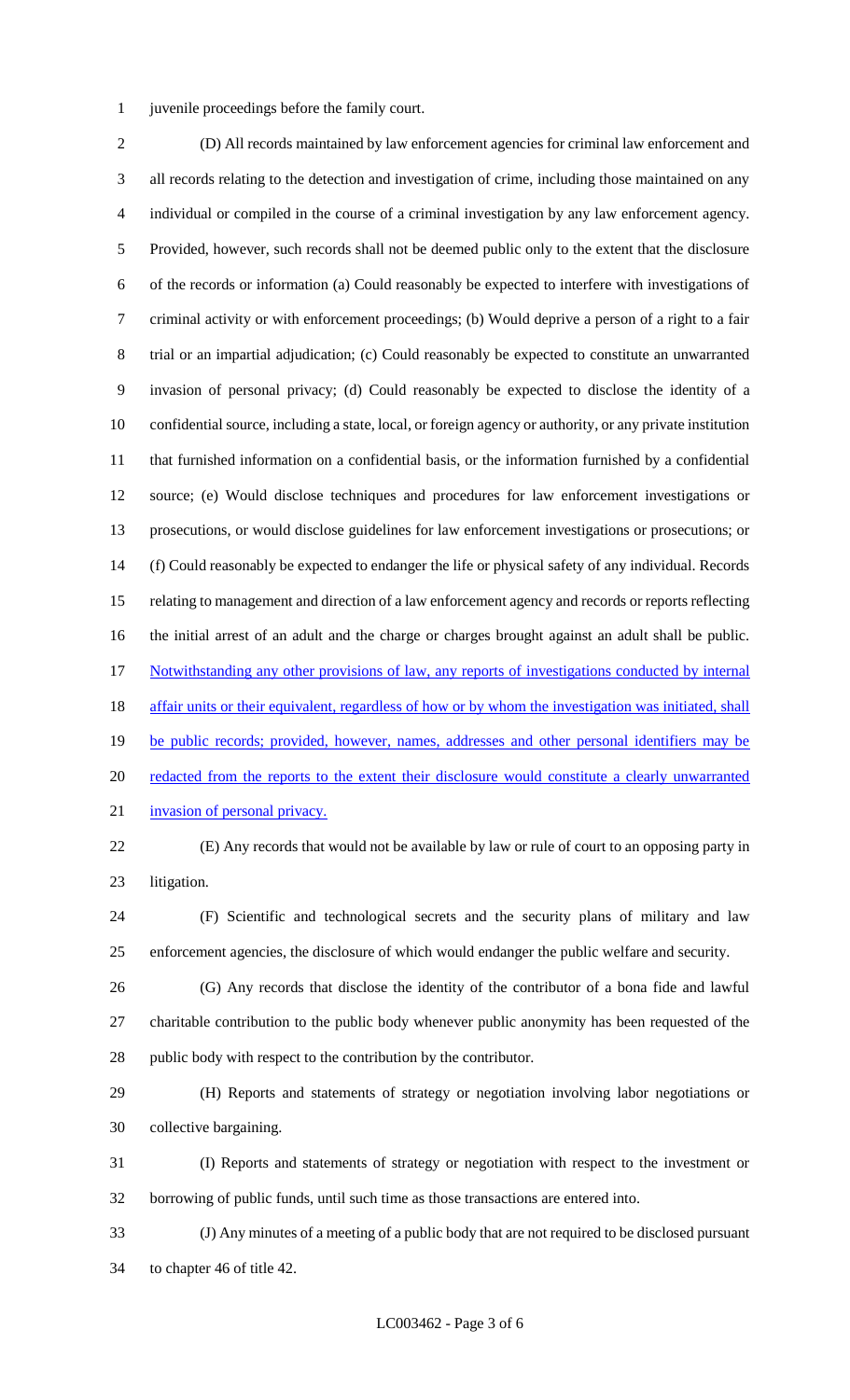(K) Preliminary drafts, notes, impressions, memoranda, working papers, and work products, including those involving research at state institutions of higher education on commercial, scientific, artistic, technical, or scholarly issues, whether in electronic or other format; provided, however, any documents submitted at a public meeting of a public body shall be deemed public.

 (L) Test questions, scoring keys, and other examination data used to administer a licensing examination, examination for employment or promotion, or academic examinations; provided, however, that a person shall have the right to review the results of his or her examination.

 (M) Correspondence of or to elected officials with or relating to those they represent and correspondence of or to elected officials in their official capacities.

 (N) The contents of real estate appraisals, engineering, or feasibility estimates and evaluations made for or by an agency relative to the acquisition of property or to prospective public supply and construction contracts, until such time as all of the property has been acquired or all proceedings or transactions have been terminated or abandoned; provided the law of eminent domain shall not be affected by this provision.

(O) All tax returns.

 (P) All investigatory records of public bodies, with the exception of law enforcement agencies, pertaining to possible violations of statute, rule, or regulation other than records of final actions taken, provided that all records prior to formal notification of violations or noncompliance shall not be deemed to be public.

 (Q) Records of individual test scores on professional certification and licensing examinations; provided, however, that a person shall have the right to review the results of his or her examination.

(R) Requests for advisory opinions until such time as the public body issues its opinion.

 (S) Records, reports, opinions, information, and statements required to be kept confidential by federal law or regulation or state law or rule of court.

 (T) Judicial bodies are included in the definition only in respect to their administrative function provided that records kept pursuant to the provisions of chapter 16 of title 8 are exempt from the operation of this chapter.

 (U) Library records that, by themselves or when examined with other public records, would reveal the identity of the library user requesting, checking out, or using any library materials.

 (V) Printouts from TELE -- TEXT devices used by people who are deaf or hard of hearing or speech impaired.

 (W) All records received by the insurance division of the department of business regulation from other states, either directly or through the National Association of Insurance Commissioners,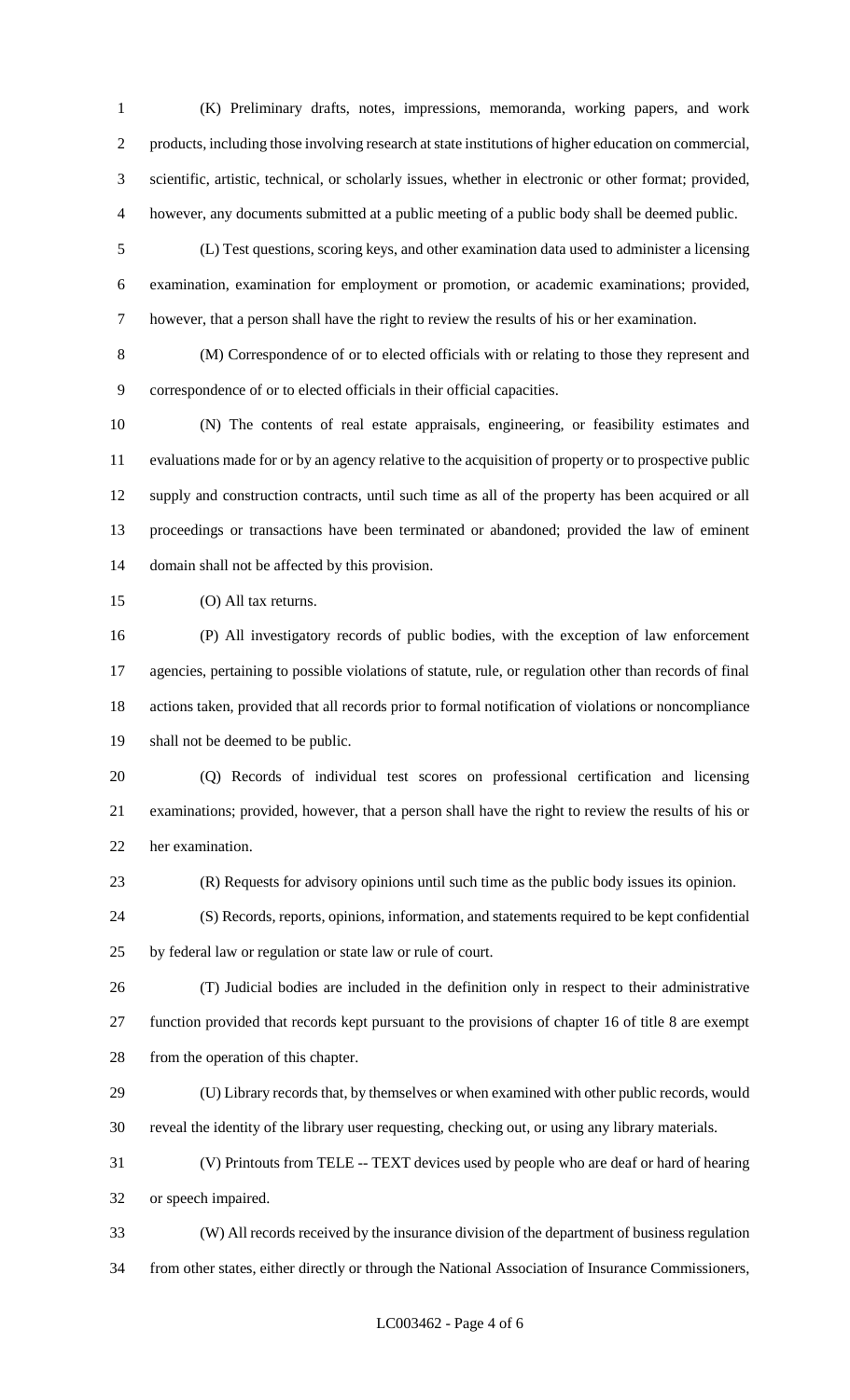if those records are accorded confidential treatment in that state. Nothing contained in this title or any other provision of law shall prevent or be construed as prohibiting the commissioner of insurance from disclosing otherwise confidential information to the insurance department of this or any other state or country, at any time, so long as the agency or office receiving the records agrees in writing to hold it confidential in a manner consistent with the laws of this state.

- (X) Credit card account numbers in the possession of state or local government are confidential and shall not be deemed public records.
- (Y) Any documentary material, answers to written interrogatories, or oral testimony provided under any subpoena issued under § 9-1.1-6.
- (Z) Any individually identifiable evaluations of public school employees made pursuant to
- state or federal law or regulation.
- (AA) All documents prepared by school districts intended to be used by school districts in
- protecting the safety of their students from potential and actual threats.
- SECTION 2. This act shall take effect upon passage.

#### ======== LC003462 ========